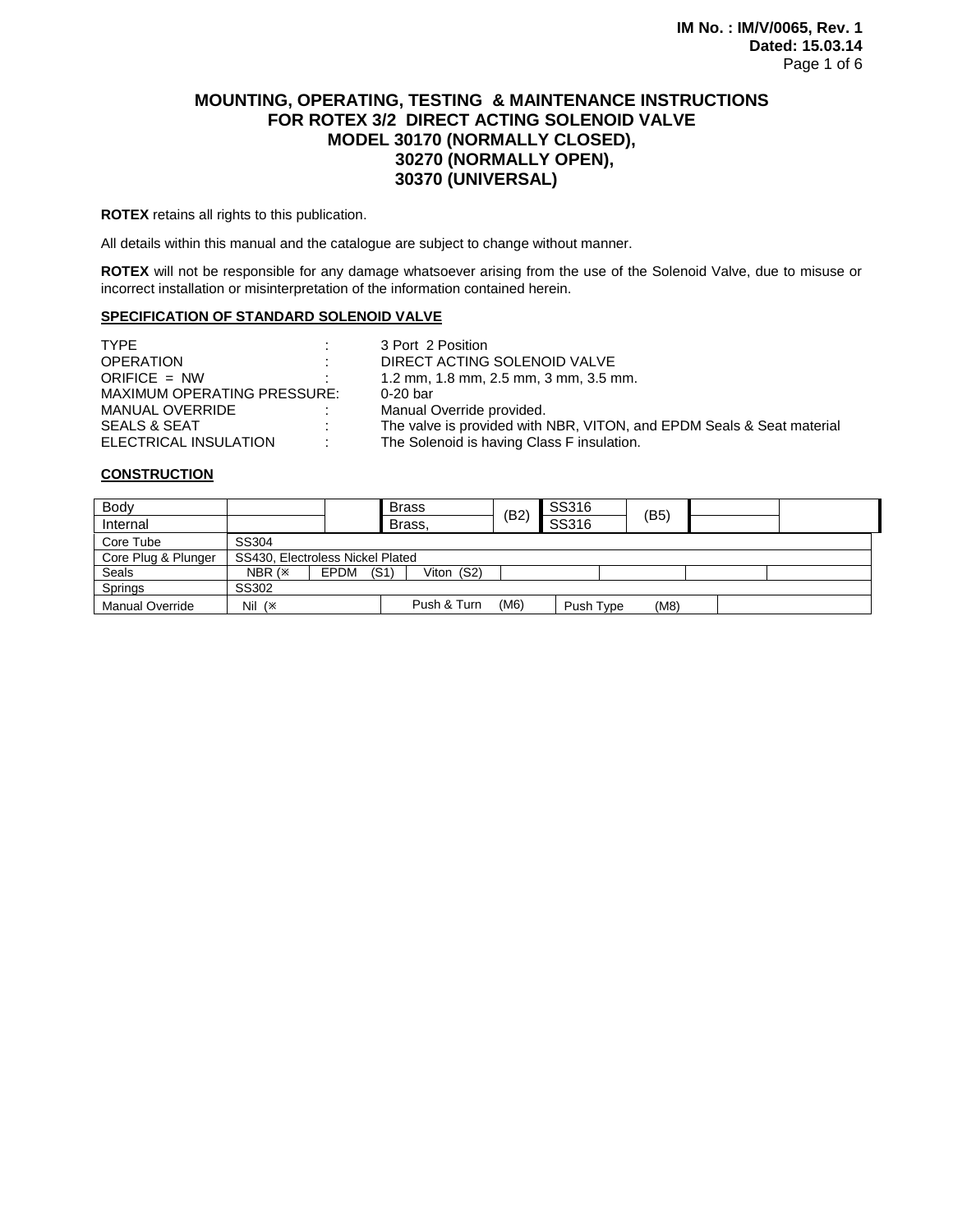# **IDENTIFICATION ON THE SOLENOID VALVE**

# **a) VALVE LABEL**

Label on the **ROTEX** Solenoid Valve shows the following details :



**c) PORT IDENTIFICATION**

A solenoid Valve with NPT (F) threading is normally marked **"N"** near the port and with Metric threads are marked **"M"**. For ports with BSP threads, there is no marking.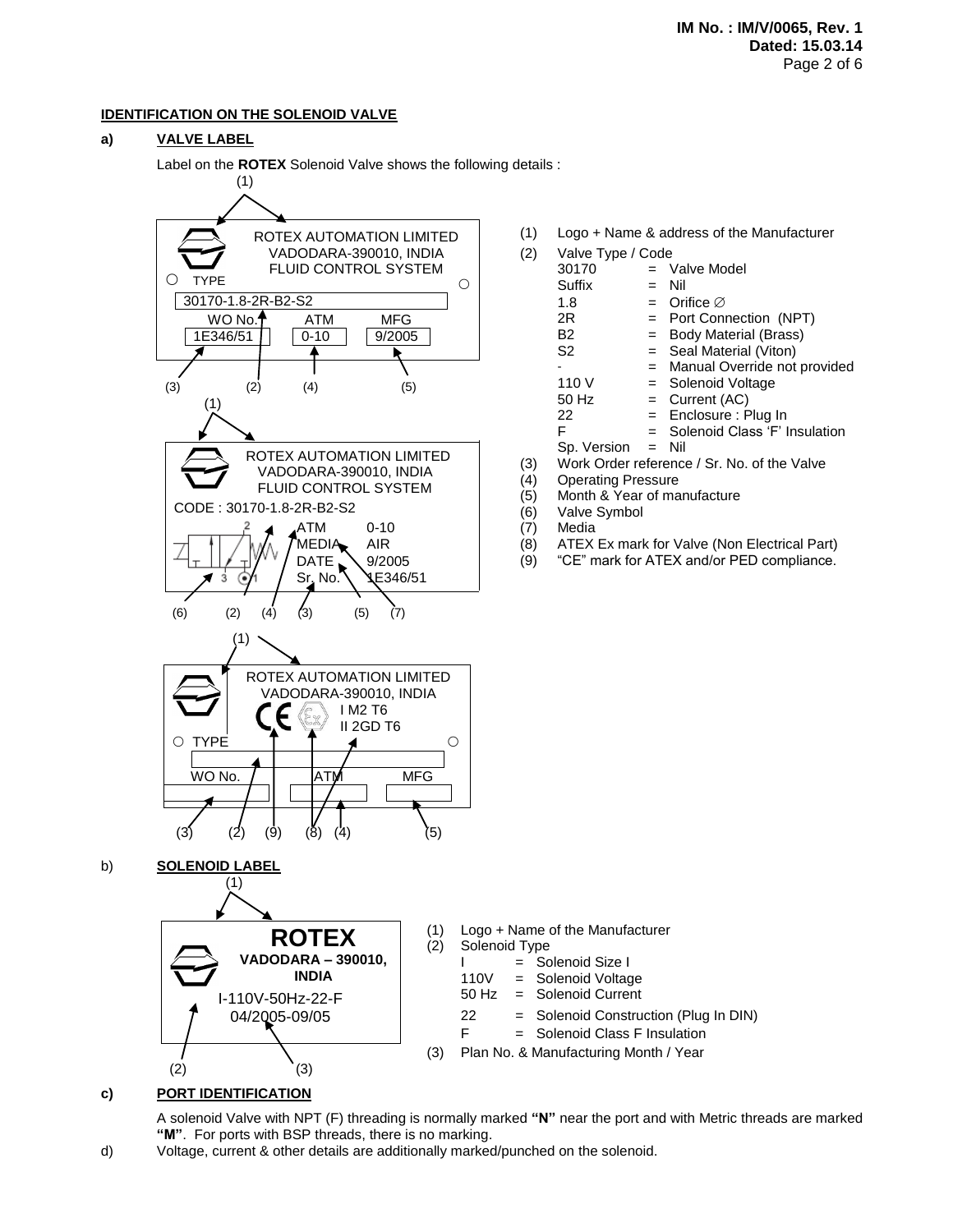| <b>VALVE TYPE</b> | <b>FUNCTION</b> | <b>INLET</b> | <b>OUTLET</b> | <b>EXHAUST</b>           |
|-------------------|-----------------|--------------|---------------|--------------------------|
| 30170             | <b>NC</b>       |              |               |                          |
| 30270             | NO              |              |               |                          |
| 30370             | Mixing          | د. ا         |               | -                        |
|                   | Diverting       |              | . 3. ،        | $\overline{\phantom{0}}$ |

# **NOTE : The product without label is out of warranty and risk. CONNECTION**

# **(A) OPERATING PRINCIPLE**

# **Normally Closed**

In Denergized condition,Inlet pressure is applied at Port (1)& pressure will remain at bottom of the duse, Outlet port (2) is connected to Exhaust port (3).On energizing the solenoid the plunger (part-30) lifted up & there by connecting port (1) to (2) and the Exhaust port (3) is blocked.



# CONNECTION:

- INLET
- $\sqrt{2}$ OUTLET
- 3 **EXHAUST**

| 01             | <b>GUIDE BUSH</b>  | 08 | 149            |
|----------------|--------------------|----|----------------|
| 01             | FLAT NUT           | 07 | 37             |
| 01             | COIL ASSLY.        | 05 | 34             |
| O <sub>1</sub> | GUIDE ASSLY.       | 04 | 33             |
| 02             | GUIDE 'O' RING     | 03 | 32             |
| 01             | PLUNGER ASSLY.     | 02 | 30             |
| 01             | GEHAUSE (BODY)     | 01 | 01             |
|                | <b>DESCRIPTION</b> |    | SR.No   POS.No |

#### . **MOUNTING/INSTALLATION PROCEDURE** :

- 1. ENSURE THAT :
	- a) While storing, keep the valve in cool, dry, dust free area.
	- b) On receipt of the valve, in case if the same is to be removed from the sealed plastic bag for inspection/testing, put them back with dust plugs on its ports and sealing the plastic bag as soon as the inspection/testing is over.
	- c) The valve should be removed from its card board and/or plastic bag just before the installation.
	- d) Flush lines before installing the valve.
		- e) To avoid pressure drop and to achieve optimum parameters, Pipe / Tube / Fitting from the source of pressure to the valve and to the connected equipment should have ID which is  $\geq$  NW (Orifice) of the valve.
			- f) To avoid pressure drop, if more than one valve is being operated simultaneously from a common header, then minimum ID of the header can be calculated as under. ID Header =  $\sqrt{(NW^2 \times n)}$

n = Number of Valves operating at a time and which are connected to a common header,

- NW = Orifice of the Valve.
- $\bigwedge$ g) Incorporate filter in the line to avoid hard particles entering into the valve.
- $\bigwedge$ h) The valve should be installed for the media for which it is intended for. This is to avoid the malfunction of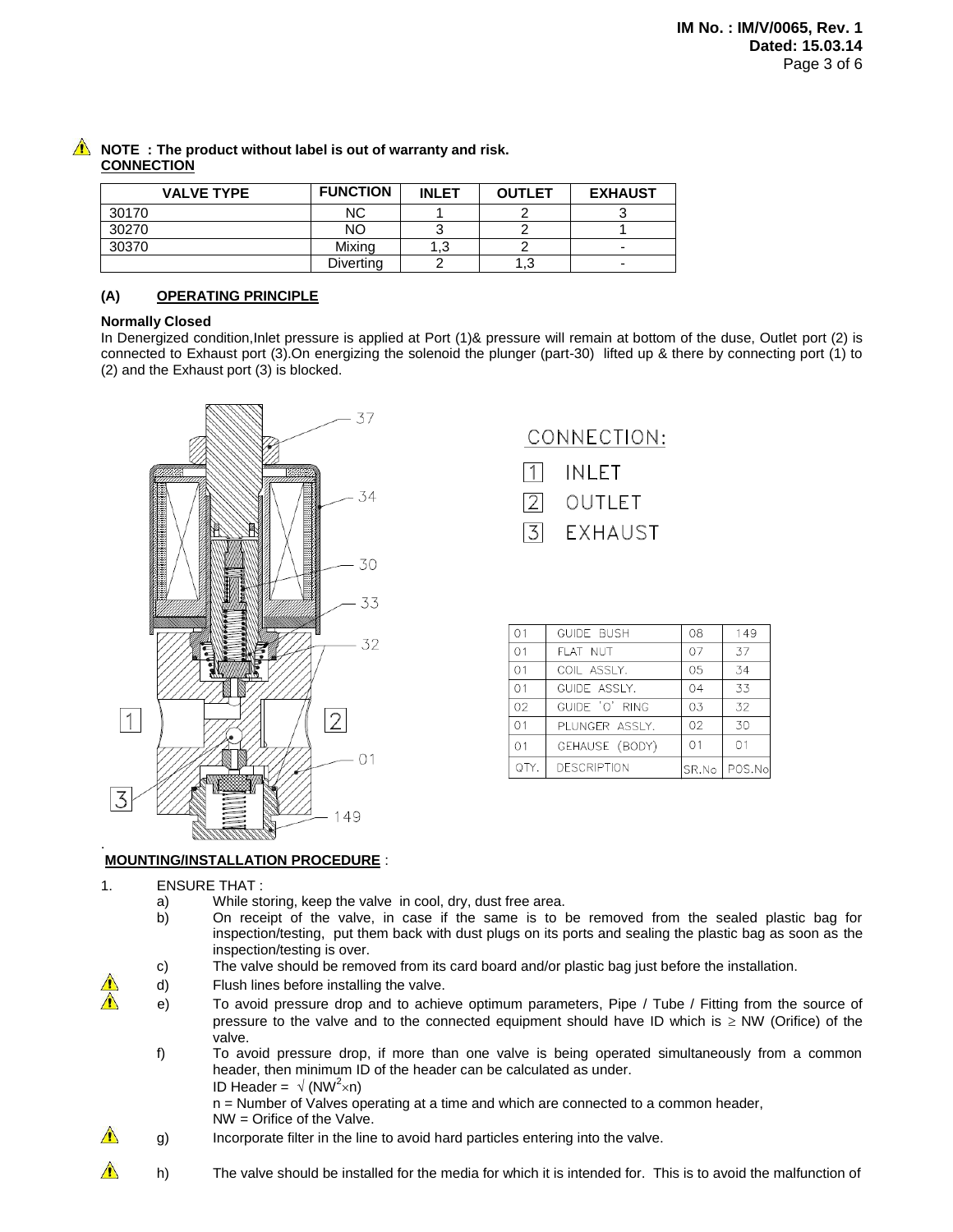seals and the valve. In case if you intend to use valve for media other than the one specified on that valve, check compatibility of media to Body Seal material and grease. Consult **ROTEX** in case if any doubt.

- i) Do not try to drill any additional holes or machine, modify any of the valve components.
- $\hat{A}$  i) In case if the valve is used for dangerous fluid gas/liquid then, the user is hereby advised to maintain during operation and maintenance of the valve below LEL or above UEL to avoid explosion due to internal spark as the valves have not been assessed for the same.
	- k) Inlet pressure does not exceed rated pressure.
	- l) Hemp-Filaments, "Jute" or even Teflon-Ribbons are normally not required, as the port connections of ROTEX Valve is accurately machined.
	- m) To avoid overlap of the Teflon ribbon or cuts generated while tightening, getting carried away into the valve. Do not cover first two thread pitches with Teflon tape or sealant.
- 2. Provide Dust Cap on the exhaust port or ensure that the valve is mounted such a way that dust particles / rain water / process fluid do not enter into the valve through exhaust port of the valve. You can connect bend pipe of  $ID \geq NW$  of the valve so that the exhaust port is not directly (straight) open into the atmosphere.
	- 3. The process fluid etc. do not fall on the valve body.
	- 4. In case if the surrounding atmosphere has traces or some other substance other than Air, check its compatibility with the Body material of the valve. Solenoid enclosure & other exposed parts.
- $\triangle$  5. In case if the valve is installed in potentially Hazardous area, check for the temperature class of the Solenoid to avoid explosion due to heated Solenoid / other components.
- $\triangle$  6. Provide fuse of proper rating to avoid excess current passing through the Solenoid and thereby avoiding over heating.
- $\triangle$  7. It is not likely, however the user is advised to protect the valve against lightening as the same is not assessed.
	- 8. Check internal components (wetted) parts for its compatibility with fluid passing through the valve.

# **ELECTRICAL**

- 1. Verify name plate affixed on the Solenoid.
- 2. Connect the power supply according to the voltage rating of the Solenoid
- 3. Ensure that the cover of Junction Box/Terminal Box is properly tightened wherever applicable.
- $\triangle$  4. Install valve in such a way that the rain water / other process fluid dripping along the cable does not fall on the SOV and has no possibility to run along the cable and enter into the Terminal area.
	- 5. Fill in the space between cable and gland entry with a proper sealant. If necessary, you may mount the valve upside down or in any other direction.
	- 6. Ensure that the Solenoid enclosure meets process and local authority requirement.
	- 7. The Plug In, Terminal Box, FPJB, IS Solenoids are provided with test leads. Remove them before final installation.
- 8. Check for proper connections for the Solenoid which are polarity sensitive e.g. (a) Latched Solenoid (b) EEx ia Solenoid.
- $\bigwedge$  9. Refer separate manual for construction of the Solenoid and for specific instructions related to Solenoid e.g. (a) EEx ia (b) Latched Solenoid (c) EExd Solenoid IP 67, IP 54.
	- 10. Ensure that the solenoid construction is selected properly meeting the environment in which the valve is supposed to be installed e.g. use of Exd or Ex ia solenoid for valve to be installed in hazardous location or Weatherproof Solenoid having IP 67 for outdoor installation.
- 11. Flying Lead Solenoid is not recommended to be used for outdoor or indoor application where water/liquid splashing or high humidity is present.

### **MANUAL OVERRIDE OPERATION**

#### (A) **PUSH & TURN TYPE (M6)**

When the solenoid is de-energised and inlet and outlet ports connected, applying rated pressure, the valve can be operated either pressing the Manual Override, when the same is released, the valve returns back to the normal position. The valve can also be locked in energized position by pushing the Manual Override and rotating clockwise. To avoid Manual Override returning back to normal condition, ensure that the same is turned above 90º. The valve can be brought to normal condition by turning Manual Override anti clockwise.

# (B) **PUSH TYPE (M8)**

When the solenoid is de-energised,inlet and outlet ports connection and rated pressure applied, the valve can be brought to energized position by pressing Manual Override The valve remains in this position till Manual Override is pressed .As soon as the same is released ,the valve returns back to the normal position.

# **TESTING OF THE VALVE AT THE TEST BENCH**

 $\triangle$  Check at least once in 3 years or following your routine maintenance schedule.

- a) Apply rated pressure at inlet port of the valve.
- b) Plug outlet ports.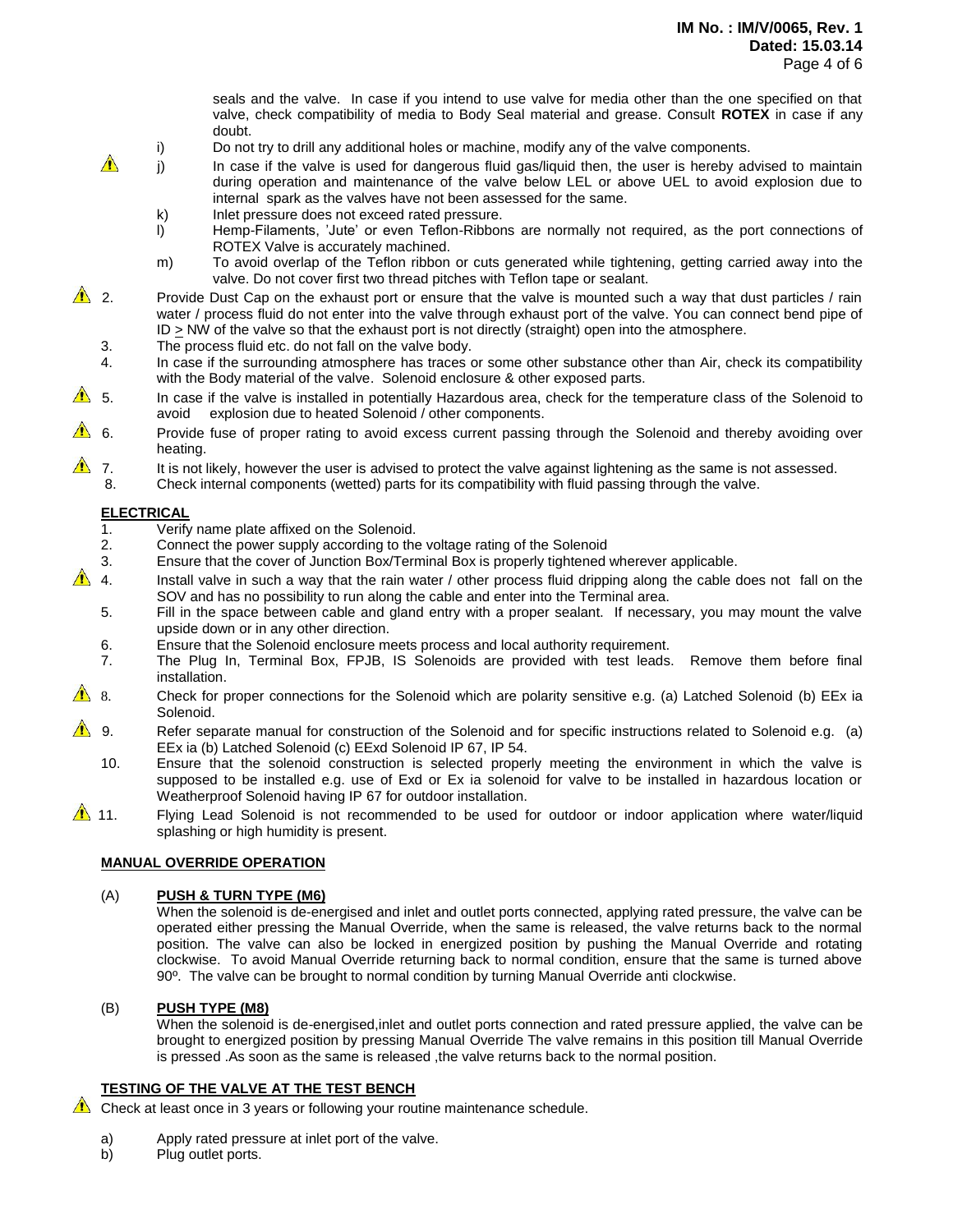- c) Check operation of the valve and leakage at the exhaust ports and pilot vent at the rated and minimum working pressure by applying 75% to 120% rated voltage.
- d) While keeping the solenoid de-energised, check operation and leakage from exhaust and pilot vent ports of the valve at the rated and minimum working pressure by operating Manual Override.

 $\triangle$  Check at least once in 3 years or following your routine maintenance schedule.

- a) Apply rated pressure at inlet port of the valve.
- b) Plug outlet ports.
- c) Check operation of the valve and leakage at the exhaust ports and pilot vent at the rated and minimum working pressure by applying 75% to 120% rated voltage.
- d) While keeping the solenoid de-energised, check operation and leakage from exhaust and pilot vent ports of the valve at the rated and minimum working pressure by operating Manual Override.
- e) Without connecting air supply to the valve, operate Manual Override. Energise and De-energise Solenoid to check for the plunger movement (normally movement should not be there) which can be checked by click sound. After operating Manual Override if plunger movement is found, reduce length of the manual override by 0.3mm from its taper end. Continue this till click sound stops.
	- f) Check the insulation resistance of the Solenoid by applying 500V DC at terminals and the solenoid housing. It should be more than 100 Mega Ohms.

# **RECOMMENDED SPARES**

# a) O Ring Set.

- b) Plunger assembly (Part No. 30).
- c) Spare Solenoid.

# **RECOMMENDED MAINTENANCE PREVENTIVE**

- Replacement of Complete Set of O Ring ... . ... ... Once in 5 years or 2 million operations.
- Guide O Ring (Part 32),
- Replacement of Plunger Assembly ... ... ... ... Once in 5 years or 2 million operations
- Replacement of the Solenoid … … … … As and when required.
- Check of Insulation Resistance, Resistance of the Solenoid... Once in a year (should be  $\geq 100$  MOhms @
- Check Resistance of the Solenoid… … … Replace Solenoid if the resistance reduces more (Not applicable for Solenoid with IS, RC options or than 5% computed at 20ºC as compared to its AC Solenoid with  $\geq 11$  Watt power). Initial value.

# **MAINTENANCE – GENERAL INSTRUCTION**

- The Solenoid Valve must be removed from the site and has to be maintained under safe conditions.
- All air and electrical connections must be switched off before removing valve from the line.
- **If**  It is recommended to replace complete set of O Ring even if one of the O Ring is damaged. This is to ensure trouble free operation of the valve and will avoid its premature failure.
- Using Grease other than Silicon base Molykote M55 will lead to premature failure of O Rings of the **ROTEX** Solenoid valve.
- **1** If necessary to clean the components, do not use Kerosene, Diesel, Petrol to clean valve as this damages **the O Rings and other rubber material. Instead use light Detergent Soap Solution.**
	- Ensure that the components are free from dust, dirt, lint and metal burrs.
	- Twisting of O Ring should be avoided. Ensure that the twist is removed before fitting matching part.
	- While closing the matching part, the matching part should be pushed in a straight line. Turning motion should be avoided.
	- Pinching of O Ring at the groove corner at the time of closing gland should be avoided.
	- User is requested to use safe practice for maintenance.
	- It is important to place the dismantled Valve Parts on a clean paper or cloth in same sequence in which you have dismantled them.
	- Ensure to keep all the components of the valve separately to avoid their mixing up. The component appears tobe same may have small differences which will cause malfunction if interchanged.
	- In case of difficulty you should contact the Agent, Distributor or **ROTEX** directly.
	- Using **ROTEX** genuine spares will **Guarantee** you trouble free operation and will avoid premature failure.

# (A) **TO REPLACE SOLENOID**

- 1) Open Flat Nut (Part 37) and pull out solenoid (Part 34)
- 2) Replace new solenoid ensuring the construction, voltage and current meets the requirements.
- 3) Tighten the Flat Nut (Part 37) applying torque of 0.2 Kgm to 0.35 Kgm to avoid over tightening of the solenoid.
- 4) Measure and record resistance of the Solenoid.

# (B) **TO REPLACE GUIDE ASSEMBLY (CORE TUBE) (Part 33) / PLUNGER (Part 30)**

1) Open Flat Nut (Part 37) and pull out solenoid (Part 34).

500V DC.